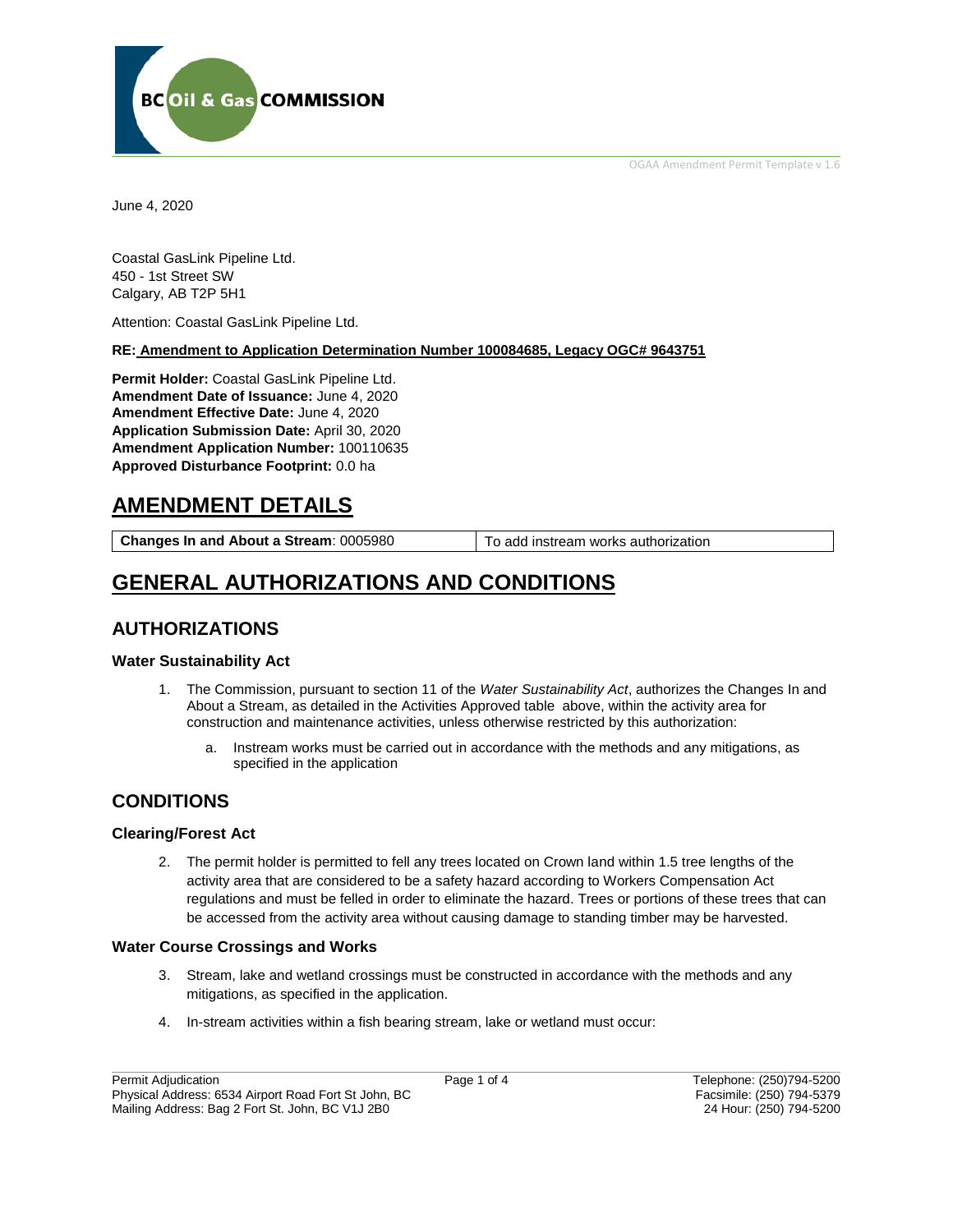- a. during the applicable reduced risk work windows as specified in the Skeena Region Reduced Risk Work Windows;
- b. in accordance with alternative timing and associated mitigation recommended by a Qualified Professional and accepted by the Commission; or
- c. in accordance with an authorization or letter of advice from Fisheries and Oceans Canada that is provided to the Commission.
- 5. At any time, the Commission may suspend instream works authorized under this permit. Suspensions on instream works will remain in place until such time as the Commission notifies permit holders that works may resume. Reasons for suspension of works may include, but are not limited to, drought conditions and increased environmental or public safety risks.
- 6. Equipment used for activities under this Permit must not be situated in a stream channel unless it is dry or frozen to the bottom at the time of the activity.
- 7. Mechanical stream crossings must be constructed, maintained and deactivated according to the following requirements, as applicable:
	- a. To facilitate construction of a crossing, a machine is permitted to ford the stream a maximum of one time in each direction at the crossing location.
	- b. Only bridges, culverts, ice bridges or snow fills may be constructed at stream crossings;
	- c. The permit holder must ensure that permanent bridges are designed and fabricated in compliance with:
		- i. the Canadian Standards Association Canadian Bridge Design Code, CAN/CSA-S6; and
		- ii. soil property standards, as they apply to bridge piers and abutments; set out in the Canadian Foundation of Engineering Manual.
	- d. Except with leave of the Commission, the permit holder must ensure that
		- i. culverts are designed and fabricated in compliance with the applicable:
			- a. Canadian Standards Association CSA G401,Corrugated Steel Pipe Products; or
			- b. Canadian Standards Association Standard CSA B1800, Section B182.2, Plastic Non-pressure Pipe Compendium; or
		- ii. any pipe installed in lieu of a culvert is of at least equivalent standard and strength as any culvert as specified above.
	- e. Except with leave of the Commission, the permit holder must ensure that bridges or culverts meet the criteria set out in i., ii. or iii. below:
		- i. the bridge or culvert is designed to pass the highest peak flow of the stream that can reasonably be expected within the return periods set out in Column 2 of the table below for the period the permit holder anticipates the structure will remain on site, as set out in Column 1 of the table below:

| Anticipated period crossing structure will remain on site                                   | Peak flow period |
|---------------------------------------------------------------------------------------------|------------------|
| Bridge or culvert, 3 years or less                                                          | 10 years         |
| Bridge other than a bridge within a community watershed, more than 3 years but less than 15 | 50 years         |
| Bridge within a community watershed, more than 3 years                                      | 100 years        |
| Bridge, 15 years or more                                                                    | 100 years        |
| Culvert, more than 3 years                                                                  | 100 years        |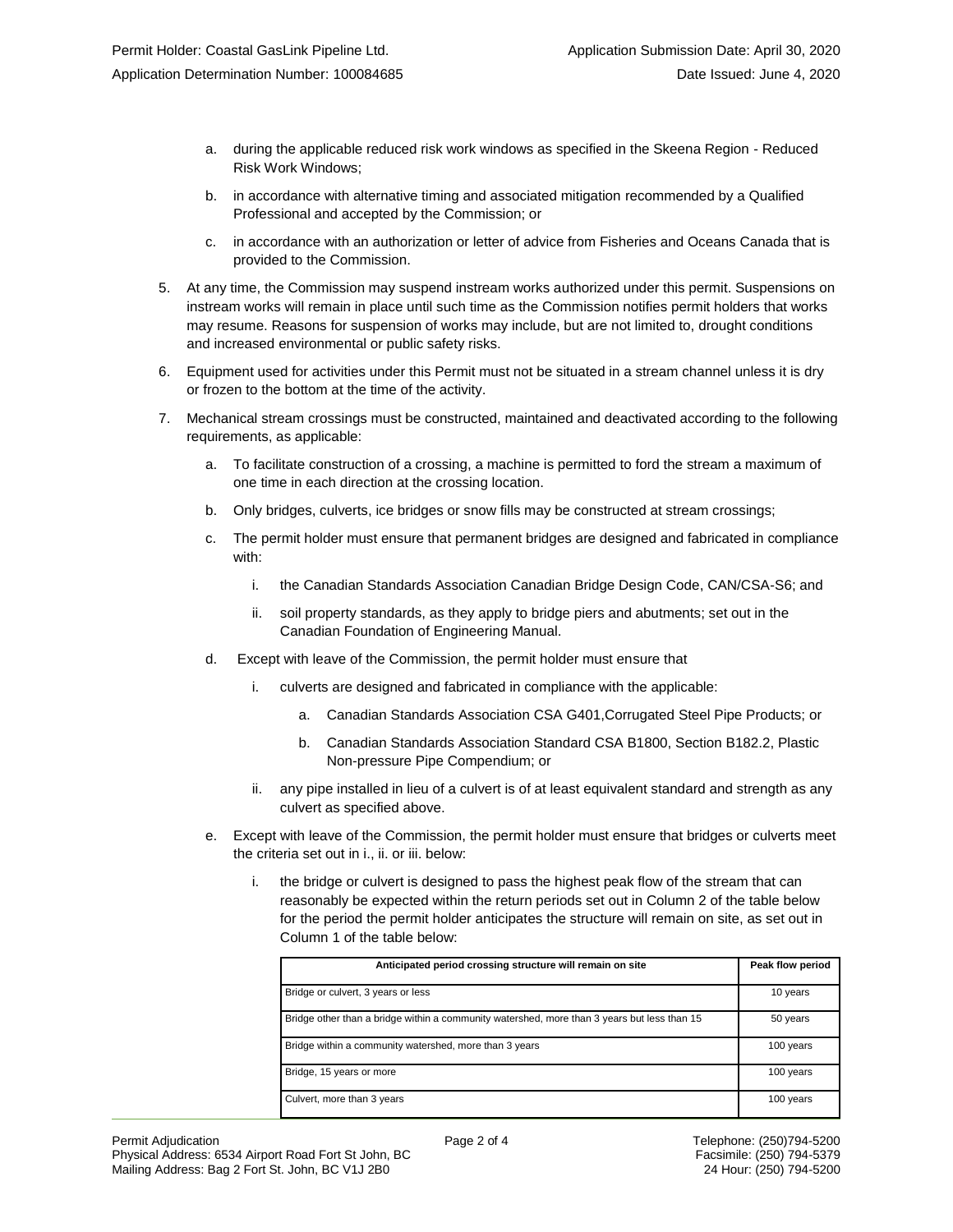- ii. the bridge, or any component of the bridge:
	- a. is designed to pass expected flows during the period the bridge is anticipated to remain on the site;
	- b. is constructed, installed and used only in a period of low flow; and
	- c. is removed before any period of high flow begins.
- iii. the culvert;
	- a. is a temporary installation, and the permit holder does not expect to subsequently install a replacement culvert at that location;
	- b. is not installed in a stream, when the stream contains fish;
	- c. is sufficient to pass flows that occur during the period the culvert remains on the site;
	- d. is installed during a period of low flow; and
	- e. is removed before any period of high flow begins.
- f. Snow fills must consist of clean snow and may only be located on streams that are dry or frozen to the bottom during the period of construction, maintenance and use. Where periodic thaws are anticipated, the permit holder must ensure measures are in place that allows meltwater to pass through, ensure movement of fish is not impeded, and prevent pooling on the upstream side of the snow fill. Snow fill and any installed culverts must be removed prior to spring snow melt;
- g. Ice bridges on fish bearing streams may only be constructed where sufficient water depth and stream flows prevent the bridge structure from coming in contact with the stream bottom;
- h. Water applied to construct an ice bridge on a water body must be sourced in accordance with the *Water Sustainability Act* unless
	- i. the water body is a stream with a stream channel width of at least 5 meters and is not designated as a sensitive stream under the *Fish Protection Act*, or has a riparian class of W1, W3, or L1;
	- ii. the water is sourced from the same water body proximal to the location on which the ice bridge is constructed;
	- iii. the water body is not within the boundaries of a public park;
	- iv. pump intakes do not disturb beds of streams or wetlands and are screened with a maximum mesh size and approach velocity in accordance with the Fisheries and Oceans Canada Freshwater Intake End-of-Pipe Fish Screen Guideline, and
		- a. where the water body is a stream, the flow of water in the stream at the time and location of pumping exceeds 60 litres per second and the instantaneous pumping rate does not exceed 1% of the water flowing in the water body at the time and location the pumping occurs, or
		- b. where the water body is a lake or pond, the cumulative volume of water withdrawn does not exceed 10 cm of lake or pond depth, calculated as the product of lake or pond surface area x 10 cm;
	- v. records of water withdrawal and corresponding streamflow measurements are maintained by the permit holder and provided to the Commission upon request.
- i. Bridge or culvert abutments, footings and associated scour protection must be located outside the natural stream channel and must not constrict the channel width.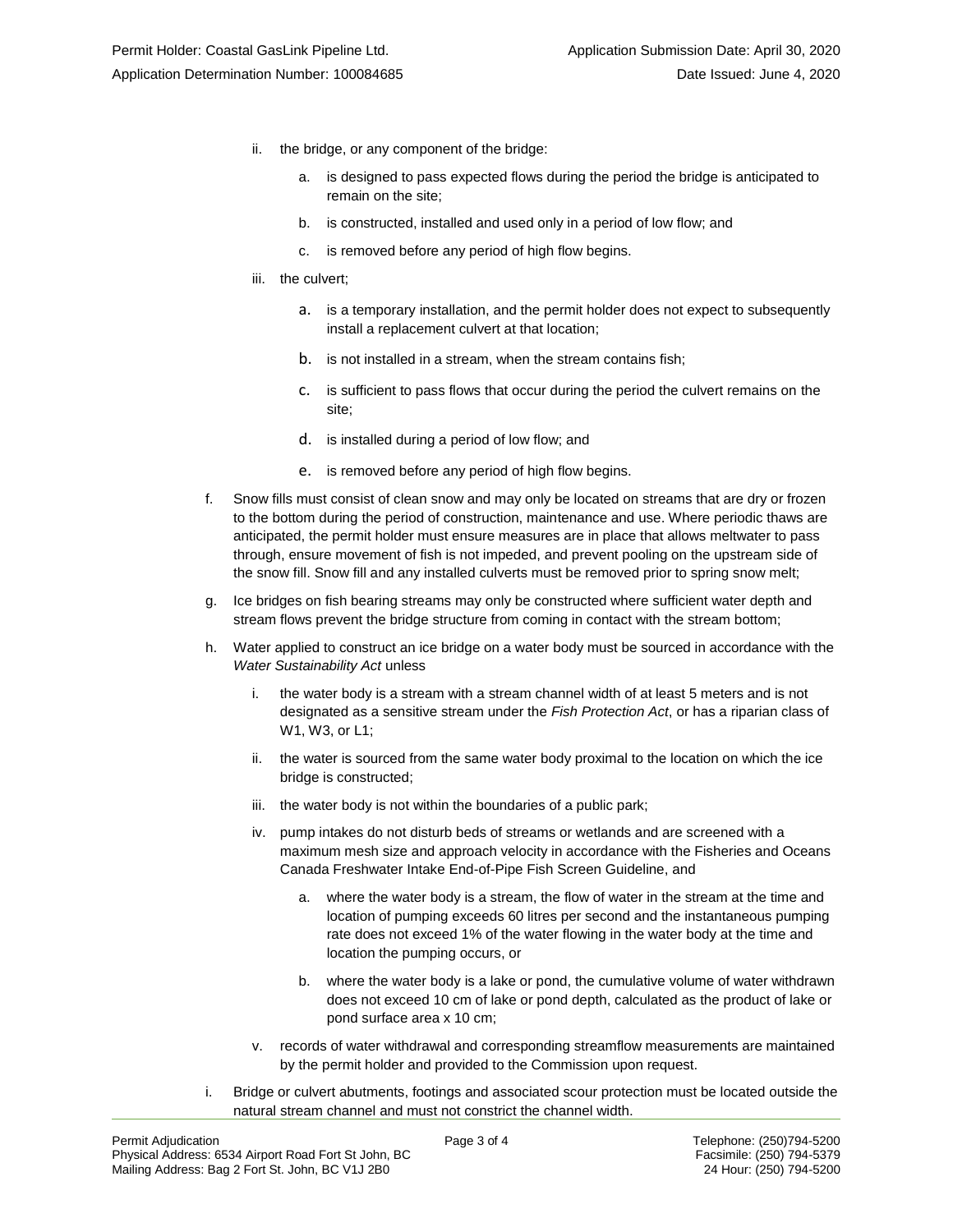- j. Wetland crossings must be constructed, maintained and removed in accordance with the following:
	- i. organic cover within and adjacent to the wetland must be retained;
	- ii. minimize erosion or release of sediment within the wetland;
	- iii. any padding materials must be placed on the wetland surface only and must not be used for infilling;
	- iv. any padding materials must be removed as soon as practicable following construction, considering weather and ground conditions; and
	- v. the wetland, including banks and bed, must be restored, to the extent practicable, to the condition that existed before the crossing was initiated.
- 8. Log fill stream crossings must be must be planned and conducted in accordance with the following requirements:
	- a. log fill crossings are authorized to be used in streams with a riparian classification of S6 or NCD only;
	- b. must not occur unless the stream is frozen to its bed or is completely dry;
	- c. a separation layer of clean snow or geotextile must be placed in the stream prior to installation of log bundles;
	- d. the crossing does not impede melt water from periodic thaws;
	- e. log fills must be removed prior to spring snow melt; and
	- f. logs must be free from dirt and debris.

## **ADVISORY GUIDANCE**

1. Unless a condition or its context suggests otherwise, terms used in this approval have the same meaning as the Environmental Protection and Management Regulation under the Oil and Gas Activities Act.

All pages included in this permit and any attached documents form an integral part of this permit.

ustin Cluf

\_\_\_\_\_\_\_\_\_\_\_\_\_\_\_\_\_\_\_\_\_\_\_\_\_\_\_\_\_\_\_\_\_\_\_\_\_\_ Justin Anderson Authorized Signatory Commission Delegated Decision Maker

Copied to:

Land Agent – CWL Energy Management Ltd.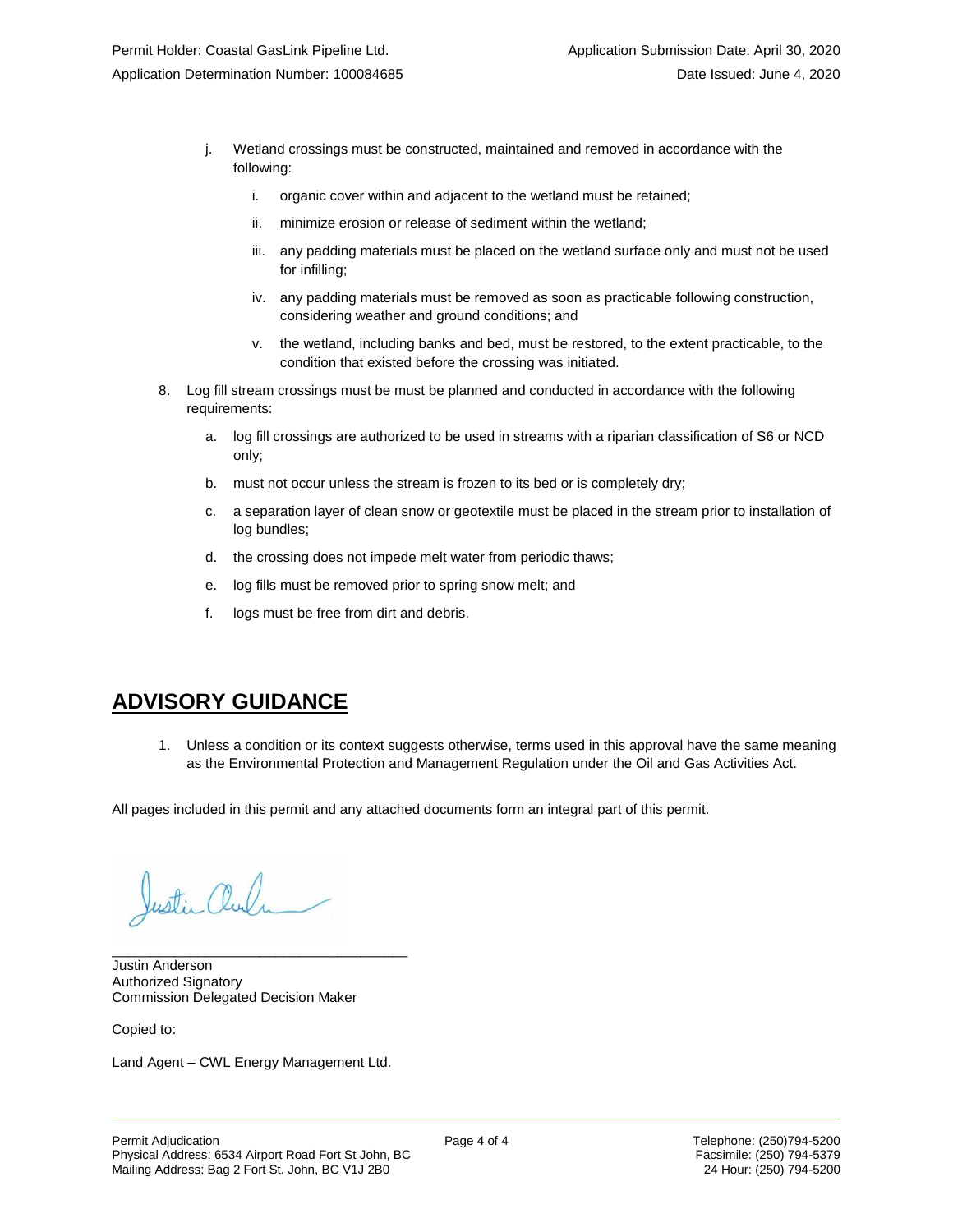

Non OGAA v 4.1

<span id="page-4-0"></span>August 28, 2018

Coastal GasLink Pipeline Ltd. 450-1st Street, SW Calgary, AB T2P 5H1

Attention: Coastal GasLink Pipeline Ltd.

## **RE: Determination of OGC Legacy Number 9643751**

**Permit Holder:** Coastal GasLink Pipeline Ltd. **Date of Issuance:** August 28, 2018 **Effective Date:** August 28, 2018 **Application Submitted Date:** December 17, 2015 **Application Determination Number**: 100084685 **[Approved Disturbance Footprint:](#page-4-0)** 5.64 ha

## **ACTIVITIES APPROVED**

**Associated Oil & Gas Activity No.:** 00188587 **[Type:](https://bi.bcogc.ca/Application%20Processing/Interactive%20Reports/(BIL-041)%20AMS%20Decision%20Summary.aspx)** Deck Site

## **GENERAL [PERMISSIONS,](#page-4-0) AUTHORIZATIONS and CONDITIONS**

## **PERMISSIONS**

## **Petroleum and Natural Gas Act**

- 1. The BC Oil and Gas Commission (the "Commission") pursuant to section 138 of the *Petroleum and Natural Gas Act* hereby permits the Permit Holder referenced above to construct and operate a related activity(s) as detailed in Activities Approved table above and the Activity Details table(s) below, when applicable, for the purposes of carrying out oil and gas activities as defined in the *Oil and Gas Activities Act* (OGAA); subject to the conditions set out herein.
- 2. The permissions and authorizations granted under this permit are limited to the area identified in the areas described in construction plan, CGW4703-MCSL-G-MP-546, drawing number 3111-21424, revision 0, dated 2015-11-16 (the "construction plan"), by McElhanney Geomatics Professional Land Surveying Ltd. as submitted to the Commission in the permit application dated 2015-12-17; herein after referred to as the 'activity area'.
- 3. The Commission, pursuant to section 138(1) of the *Petroleum and Natural Gas Act,* hereby permits the occupation and use of any Crown land located within the activity area.
	- a) The permission to occupy and use Crown land expires two years from the date of issuance, unless the Commission has received notice of construction start, or this permit is otherwise extended, suspended, cancelled, surrendered or declared spent.
	- b) The permission to occupy and use Crown land does not entitle the Permit Holder to exclusive possession of the activity area.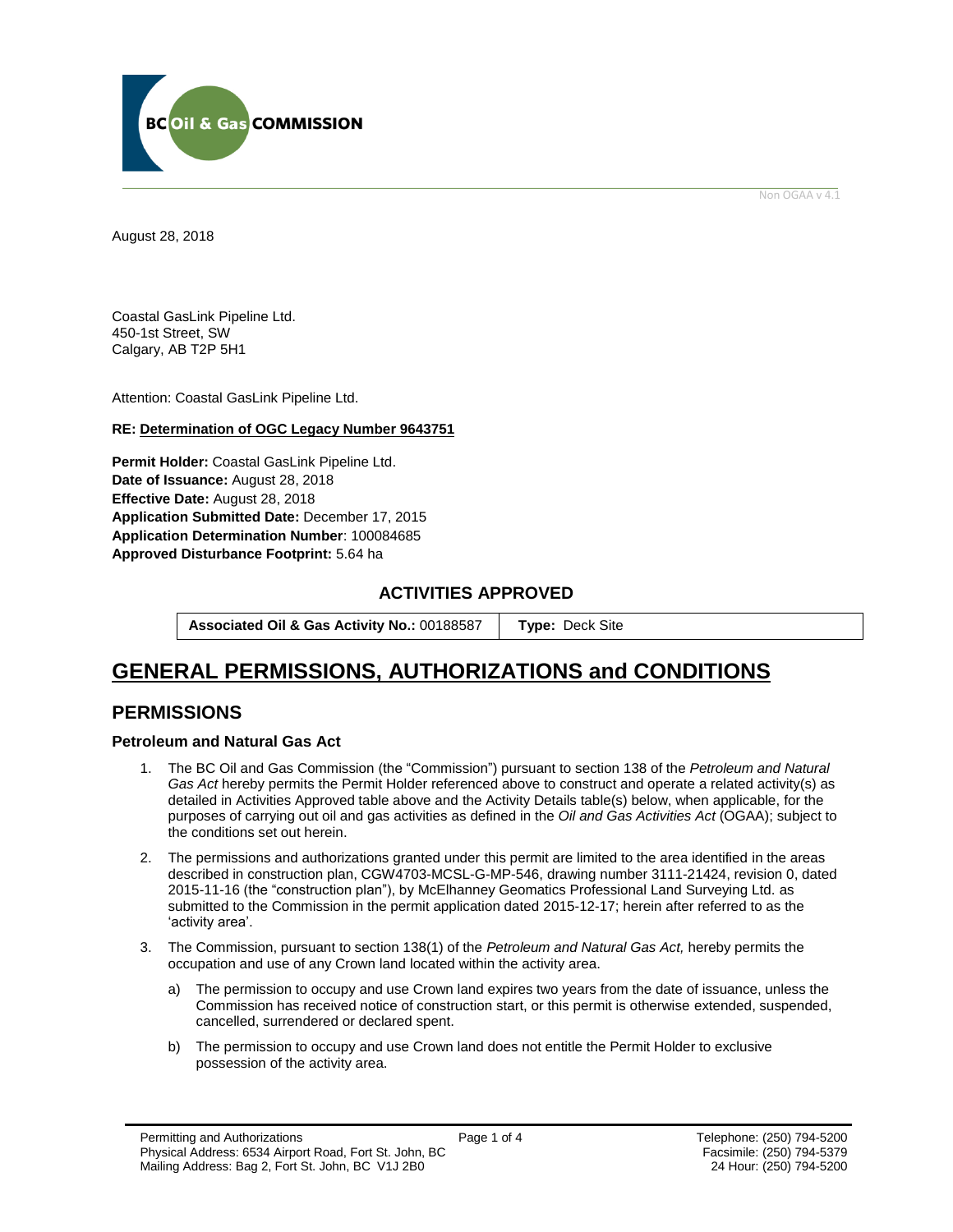Application Determination number: 100084685 Date Issued: August 28, 2018

c) The total disturbance within the activity area must not exceed the total approved disturbance footprint as referenced above.

## **AUTHORIZATIONS**

## **Forest Act**

4. The Commission, pursuant to section 47.4 of the *Forest Act*, hereby authorizes the removal of Crown timber from the activity area under the cutting permits associated with the Master Licence(s) as follows:

**Master Licence to Cut No.:** M02344

**Cutting Permit No.:** 11

**Timber Mark No.:** MTB 714

**Total New Cut:** 1.17

**[Forest District](https://ams-crd.bcogc.ca/crd/)**: (DKM) Coast Mountains Natural Resource District

**Region:** Interior

5. The cutting permits are deemed spent upon the submission of the post-construction plan or upon either the cancellation or expiry of the activities approved under the permit.

## **CONDITIONS**

## **Notification**

- 6. A notice of construction start must be submitted, as per the relevant Commission process at the time of submission, at least 48 hours prior to the commencement of activities under this permit.
- 7. Within 60 days of the completion of construction activities under this permit, the Permit Holder must submit to the Commission a post-construction plan as a shapefile and PDF plan accurately identifying the location of the total area actually disturbed under this permit. The shapefile and plan must be submitted via eSubmission.
- 8. At least 5 (five) working days prior to the commencement of construction, the Permit Holder must provide a notice of works to any First Nation(s) who may have Aboriginal Interests identified, as per the BC First Nations Consultative Areas Database, within the area in which the works are to occur.

## **General**

- 9. The rights granted by this permit in relation to unoccupied Crown land are subject to all subsisting grants to or rights of any person made or acquired under the *Coal Act, Forest Act, Land Act, Mineral Tenure Act, Petroleum and Natural Gas Act, Range Act*, *Water Sustainability Act* or *Wildlife Act*, or any extension or renewal of the same.
- 10. The Permit Holder must not assign, sublicense or permit any person, other than its employees, contractors or representatives, to use or occupy any Crown land within the activity area without the Commission's written consent.
- 11. The Permit Holder must ensure that the activity area is maintained in a condition so as to minimize hazards, including but not limited to hazards associated with storage of materials and equipment.
- 12. The Permit Holder must ensure that the activity area is free of garbage, debris and unused equipment.

## **Environmental**

- 13. Construction activities must not result in rutting, compaction or erosion of soils that cannot be reasonably rehabilitated to similar levels of soil productivity that existed on the activity area prior to the construction activities taking place.
- 14. Any temporary access must be constructed and maintained in a manner that provides for proper surface drainage, prevents pooling on the surface, and maintains slope integrity.
- 15. The Permit Holder must make reasonable efforts to prevent establishment of invasive plants on the activity area associated with the related activities set out in the Activities Approved table above resulting from the carrying out of activities authorized under this permit.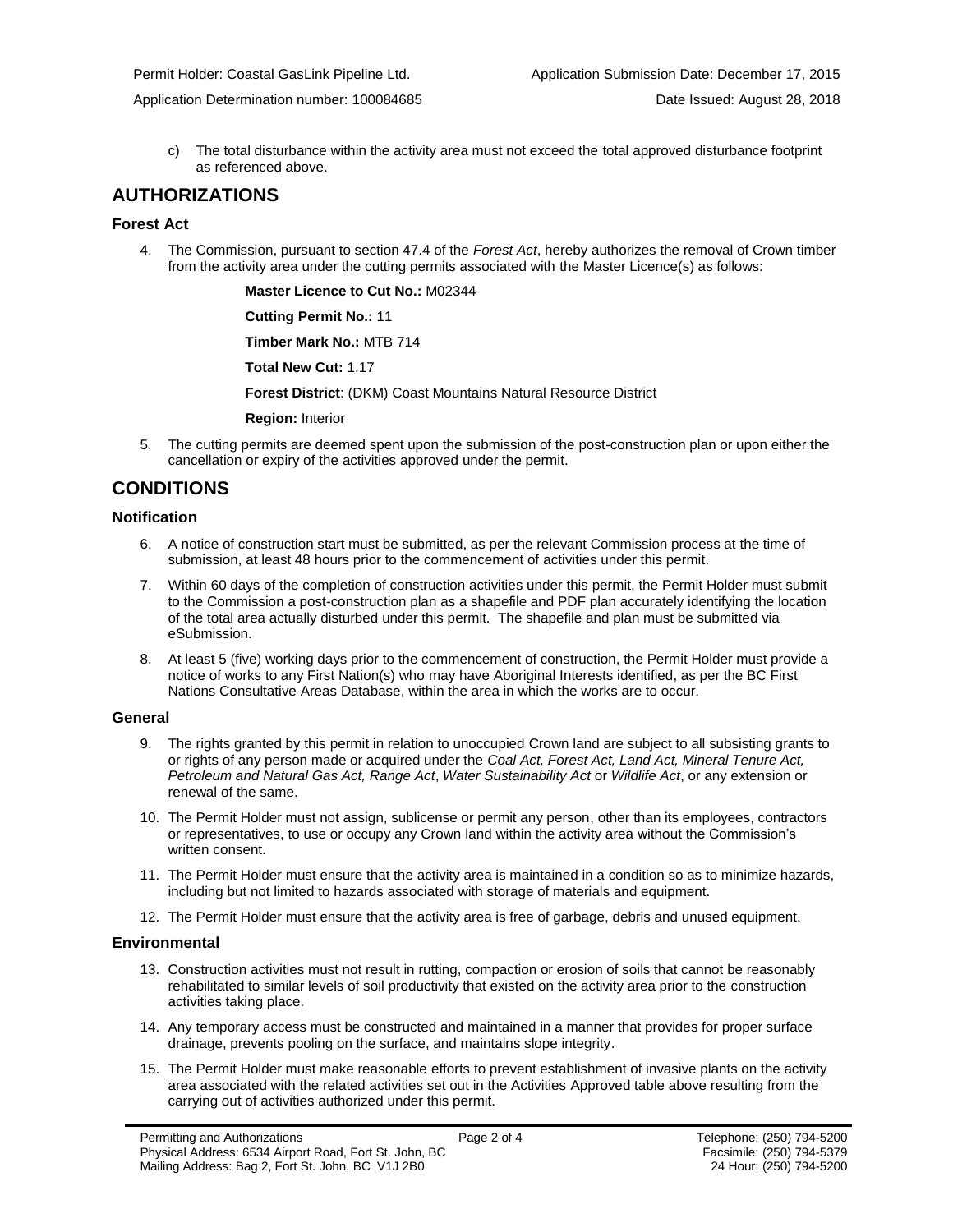Application Determination number: 100084685 Date Issued: August 28, 2018

- 16. Following completion of construction associated with the associated activities set out in the Activities Approved table above, the Permit Holder must, as soon as practicable
	- a) decompact any soils compacted by the activity;
	- b) if natural surface drainage pattern was altered by the carrying out of the activity, the Permit Holder must restore, to the extent practicable, to the drainage pattern and its condition before the alteration; and
	- c) re-vegetate any exposed soil on the activity area including, where necessary, using seed or vegetative propagules of an ecologically suitable species that
		- (i) promote the restoration of the wildlife habitat that existed on the area before the oil and gas activity was begun, and
		- (ii) stabilize the soil if it is highly susceptible to erosion.
	- d) Following completion of construction activities authorized herein, any retrievable surface soils removed from the activity area must be redistributed so that the soil structure is restored, to the extent practicable, to its condition before the activity was begun.

#### **Clearing**

- 17. The Permit Holder is permitted to fell any trees located on Crown land within 1.5 tree lengths of the activity area that are considered to be a safety hazard according to *Workers Compensation Act* regulations and must be felled in order to eliminate the hazard. Trees or portions of these trees that can be accessed from the activity area without causing damage to standing timber may be harvested.
- 18. The holder of the cutting permit must pay to the government, stumpage and any waste billing determined in accordance with the terms of this authorization.
- 19. The authorized cutting permit does not grant the Permit Holder the exclusive right to harvest Crown timber from the activity area. Authority to harvest some or all of the timber may be granted to other persons. The Permit Holder's right to harvest timber applies to any timber found on the site at the time they undertake harvesting activities.
- 20. All harvested Crown timber must be marked with the cutting permit's associated timber mark.
- 21. Stumpage for cutting permits falling within the Interior Area, as defined in the Interior Appraisal Manual (the "Manual") will be calculated in accordance with the Manual as amended from time to time. In the current version of the Manual, stumpage will be determined in accordance with Table 6-3 (volume based)
- 22. Any waste assessments applied under the Master Licence to Cut are subject to the merchantability specifications and monetary waste billing requirements in the Provincial Logging Residue and Waste Manual specific to the region associated with the cutting permi[t authorization.](#page-4-0)

#### **Archaeology**

- 23. An AIA report must be submitted to the Commission as soon as practicable.
- 24. If artifacts, features, materials or things protected under section 13(2) of the Heritage Conservation Act are identified the permit holder must, unless the permit holder holds a permit under section 12 of the Heritage Conservation Act issued by the Commission in respect of that artifact, feature, material or thing:
	- a) immediately cease all work in the vicinity of the artifacts, features, materials or things;
	- b) immediately notify the Commission and the Archaeology Branch of the Ministry of Forests, Lands and Natural Resource Operations
	- c) refrain from resuming work in the vicinity of the artifacts, features, materials or things except in accordance with an appropriate mitigation plan that has been prepared in accordance with the Heritage Conservation Act and approved by the Archaeology Branch of the Ministry of Forests, Lands and Natural Resource Operations.